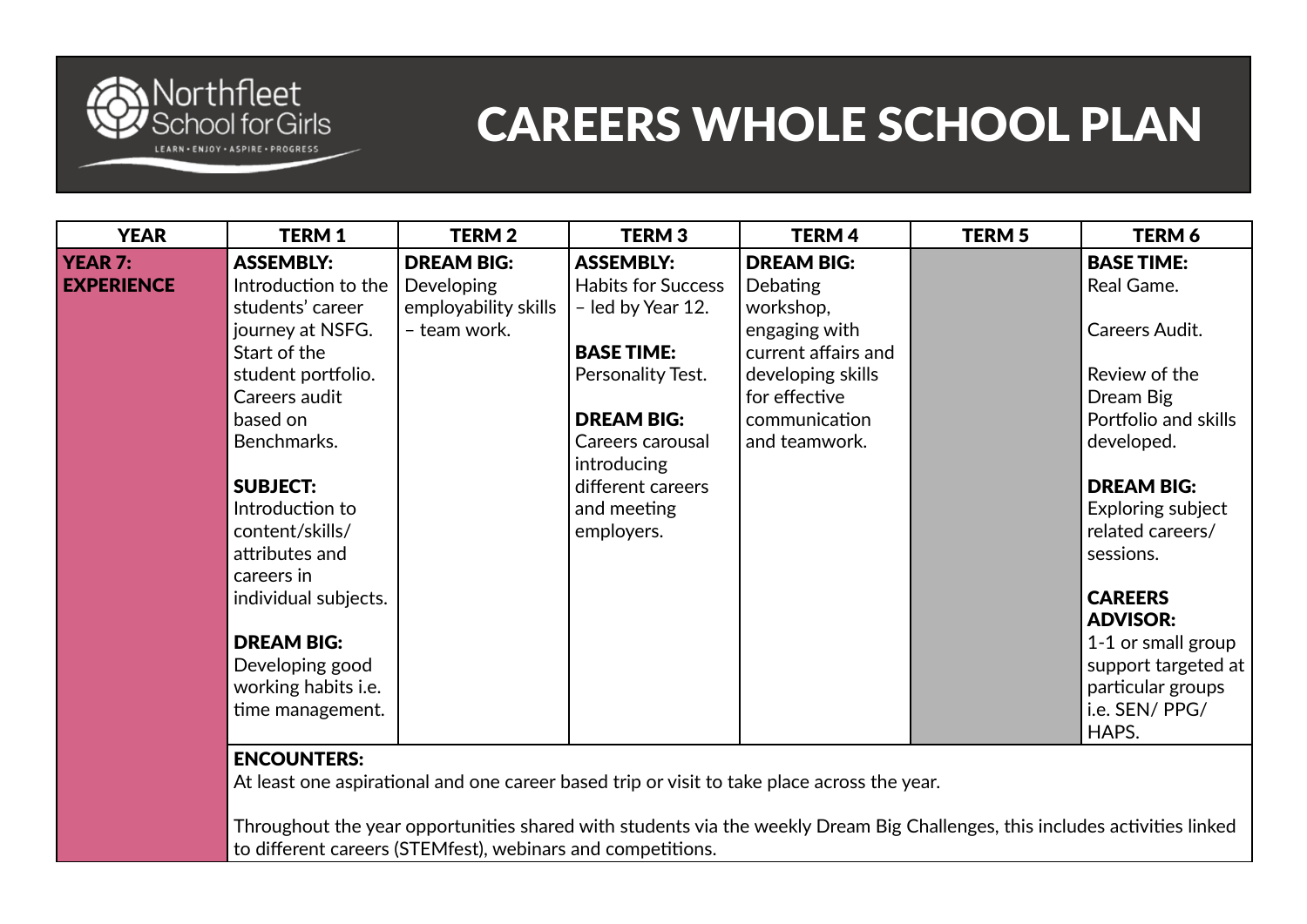

| <b>YEAR</b>        | <b>TERM1</b>          | <b>TERM2</b>          | <b>TERM3</b>        | <b>TERM4</b>          | <b>TERM 5</b> | <b>TERM 6</b>        |
|--------------------|-----------------------|-----------------------|---------------------|-----------------------|---------------|----------------------|
| <b>YEAR 8:</b>     | <b>ASSEMBLY:</b>      | <b>DREAM BIG:</b>     | <b>BASE TIME:</b>   | <b>BASE TIME:</b>     |               | <b>BASE TIME:</b>    |
| <b>BROADEN AND</b> | <b>Your Careers</b>   | Research into local   | The World of Work   | Support with          |               | Careers Audit.       |
| <b>APPLY</b>       | Journey in Year 8.    | employment            |                     | Options picking.      |               |                      |
|                    |                       | opportunities.        | <b>SUBJECT:</b>     |                       |               | Review of the        |
|                    | <b>PSHE:</b>          | Introducing further   | Where does this     | <b>START Profile.</b> |               | Dream Big            |
|                    | <b>START Profile.</b> | and higher            | subject take me?    |                       |               | Portfolio and skills |
|                    |                       | education options     | Careers lesson as   |                       |               | developed.           |
|                    | <b>SUBJECT:</b>       | in local area.        | part of the         | <b>DREAM BIG:</b>     |               |                      |
|                    | Content/skills/       |                       | curriculum.         | Entrepreneurship      |               | <b>DREAM BIG:</b>    |
|                    | attributes and        | <b>PSHE:</b>          |                     | Dragons Den style     |               | Community            |
|                    | careers in            | <b>START Profile.</b> | <b>DREAM BIG:</b>   | activity with         |               | projects,            |
|                    | individual subjects.  |                       | Options tasters.    | opportunities to      |               | developing           |
|                    |                       |                       |                     | work with local       |               | employability skills |
|                    | <b>DREAM BIG:</b>     |                       | <b>CAREERS</b>      | employers.            |               | and working with     |
|                    |                       |                       | <b>ADVISOR:</b>     |                       |               | employers and        |
|                    | Team building         |                       | Appointments at     |                       |               | organisations in     |
|                    | Developing            |                       | parents evening.    |                       |               | the local area.      |
|                    | employability skills  |                       |                     |                       |               |                      |
|                    | - how to make         |                       | 1-1 or small group  |                       |               |                      |
|                    | yourself stand out    |                       | support targeted at |                       |               |                      |
|                    | in the employment     |                       | particular groups   |                       |               |                      |
|                    | market.               |                       | i.e. SEN/ PPG/      |                       |               |                      |
|                    |                       |                       | HAPS.               |                       |               |                      |
|                    | <b>ENCOUNTERS:</b>    |                       |                     |                       |               |                      |

#### At least one aspirational and one career based trip or visit to take place across the year.

Throughout the year opportunities shared with students via the weekly Dream Big Challenges, this includes activities linked to different careers (STEMfest), webinars and competitions.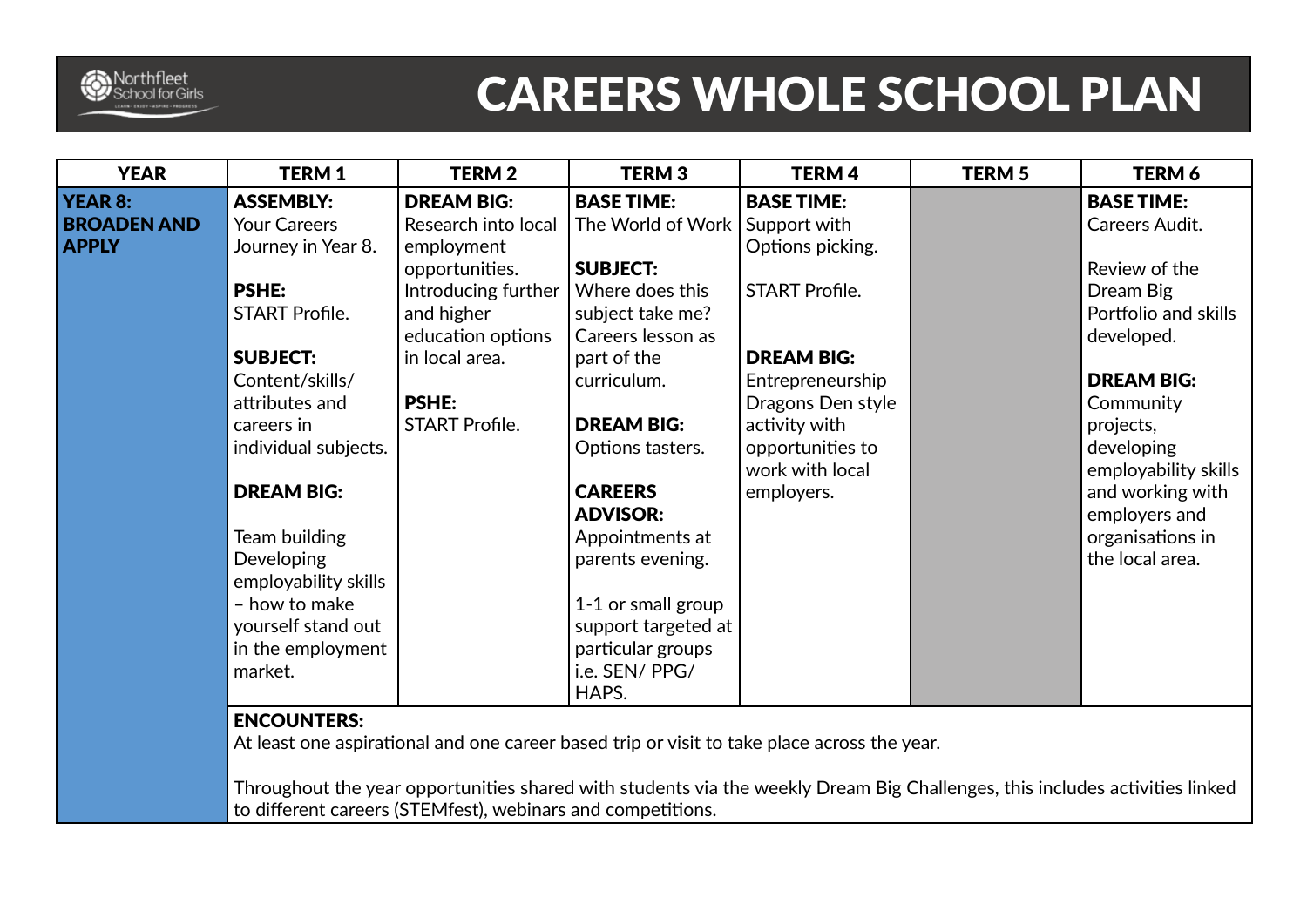

| <b>YEAR</b>                         | <b>TERM1</b>                                                                                                                                                                                                                                                                                                                                                                                                                                                                                              | <b>TERM2</b>                                                                                                                                                                                                                                                                                                                                                  | <b>TERM3</b>                                                                                                                                                                                                                                                                                                                                                       | <b>TERM4</b>                                                                                                                                                                                                                                             | <b>TERM 5</b>                                                                                                                                                                                                  | <b>TERM 6</b>                                                                                                                                                                                                                                                                                                                                                             |
|-------------------------------------|-----------------------------------------------------------------------------------------------------------------------------------------------------------------------------------------------------------------------------------------------------------------------------------------------------------------------------------------------------------------------------------------------------------------------------------------------------------------------------------------------------------|---------------------------------------------------------------------------------------------------------------------------------------------------------------------------------------------------------------------------------------------------------------------------------------------------------------------------------------------------------------|--------------------------------------------------------------------------------------------------------------------------------------------------------------------------------------------------------------------------------------------------------------------------------------------------------------------------------------------------------------------|----------------------------------------------------------------------------------------------------------------------------------------------------------------------------------------------------------------------------------------------------------|----------------------------------------------------------------------------------------------------------------------------------------------------------------------------------------------------------------|---------------------------------------------------------------------------------------------------------------------------------------------------------------------------------------------------------------------------------------------------------------------------------------------------------------------------------------------------------------------------|
| <b>YEAR 9:</b><br><b>TRANSITION</b> | <b>ASSEMBLY:</b><br><b>Your Careers</b>                                                                                                                                                                                                                                                                                                                                                                                                                                                                   | <b>BASE TIME:</b><br>Employability skills.                                                                                                                                                                                                                                                                                                                    | <b>ASSEMBLY:</b><br>Bespoke career talks                                                                                                                                                                                                                                                                                                                           | <b>BASE TIME:</b><br>Employability skills.                                                                                                                                                                                                               | <b>BASE TIME:</b><br>Employability skills.                                                                                                                                                                     | <b>BASE TIME:</b><br>Employability skills.                                                                                                                                                                                                                                                                                                                                |
|                                     | Journey in Year 9.<br><b>BASE TIME:</b><br>Employability skills.<br><b>SUBJECT:</b><br>Curriculum subjects<br>develop opportunities<br>to understand links to<br>industry and careers<br>within their areas.<br>This includes visits to<br>and from employers<br>and universities.<br><b>DREAM BIG:</b><br>Building resilience and<br>managing stress.<br><b>CAREERS ADVISOR:</b><br>1-1 or small group<br>support. Targeted<br>students that are<br>identified as needing<br>support with<br>transition. | <b>DREAM BIG:</b><br>Masterclasses<br>including workshops<br>linked to future<br>employment. Working<br>with employers and<br>universities.<br><b>SUBJECT:</b><br>Curriculum subjects<br>develop opportunities<br>to understand links to<br>industry and careers<br>within their areas. This<br>includes visits to and<br>from employers and<br>universities. | for different cohorts.<br><b>BASE TIME:</b><br>Employability skills.<br><b>SUBJECT:</b><br>Curriculum<br>subjects develop op-<br>portunities to under-<br>stand links to industry<br>and careers within<br>their areas. This<br>includes visits to and<br>from employers and<br>universities.<br><b>DREAM BIG:</b><br>University visit.<br>Work experience visits. | <b>DREAM BIG:</b><br>STEM Careers Day.<br><b>SUBJECT:</b><br>Curriculum subjects<br>develop opportunities<br>to understand links to<br>industry and careers<br>within their areas. This<br>includes visits to and<br>from employers and<br>universities. | <b>SUBJECT:</b><br>Curriculum subjects<br>develop opportunities<br>to understand links to<br>industry and careers<br>within their areas. This<br>includes visits to and<br>from employers and<br>universities. | Careers Audit.<br>Review of the Dream<br>Big Portfolio and skills<br>developed.<br><b>DREAM BIG:</b><br>Culture and<br>Diversity Day.<br><b>SUBJECT:</b><br>Curriculum subjects<br>develop opportunities<br>to understand links to<br>industry and careers<br>within their areas. This<br>includes visits to and<br>from employers and<br>universities.<br>Careers Audit. |

#### ENCOUNTERS:

Across this year SOW should allow opportunities to engage with how the subject links to the world of work and career prospects. This should take place through going beyond the curriculum i.e. trips, visits from employers and universities and opportunities to develop cultural capital and deeper knowledge and understanding of the subject.

Throughout the year opportunities shared with students via the weekly Dream Big Challenges, this includes activities linked to different careers (STEMfest), webinars and competitions.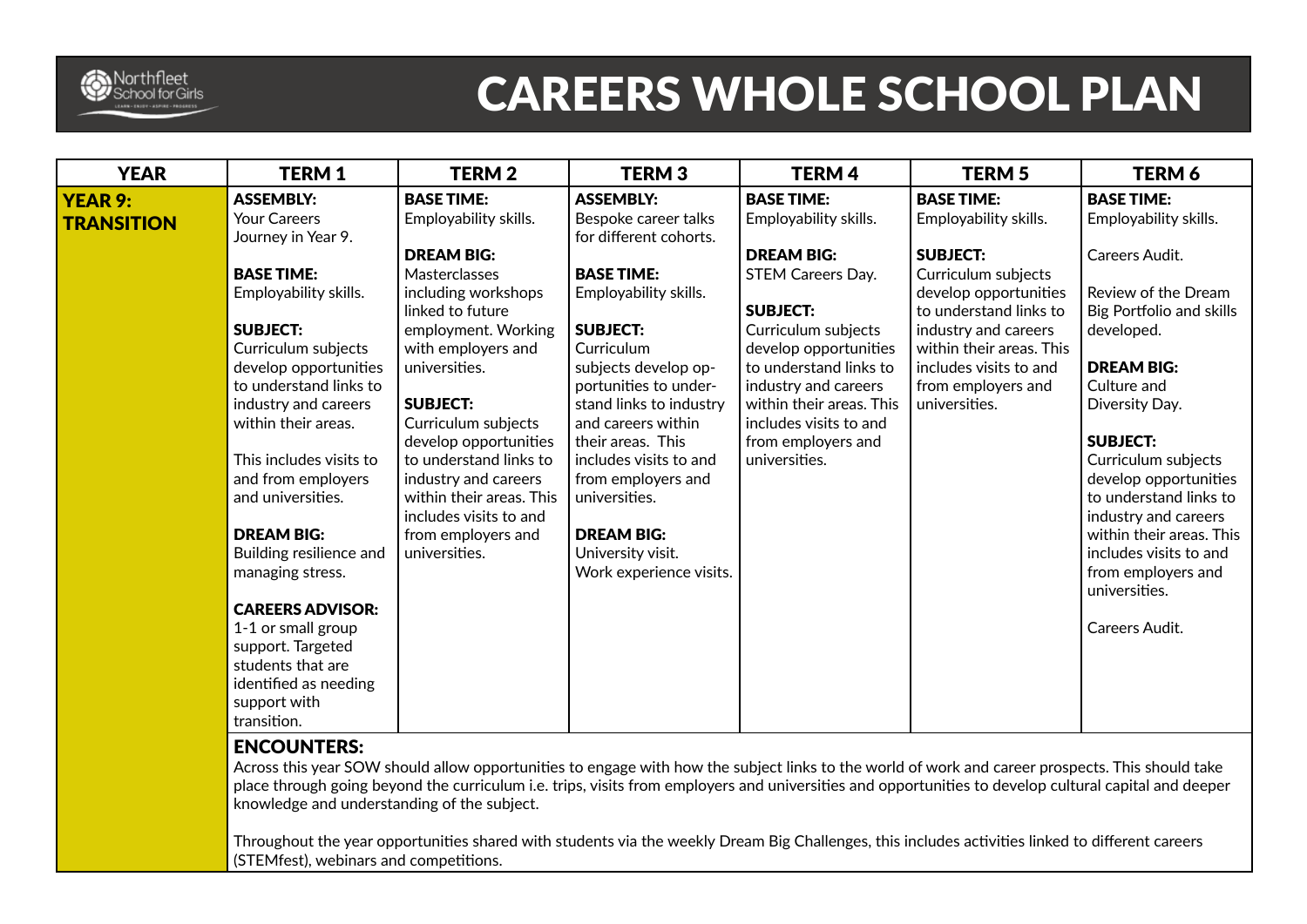

| <b>YEAR</b>     | <b>TERM1</b>           | <b>TERM 2</b>          | <b>TERM3</b>              | <b>TERM4</b>          | <b>TERM 5</b>        | <b>TERM 6</b>        |
|-----------------|------------------------|------------------------|---------------------------|-----------------------|----------------------|----------------------|
| <b>YEAR 10:</b> | <b>ASSEMBLY:</b>       | <b>PSHE:</b>           | <b>CAREERS</b>            | <b>DREAM BIG:</b>     | <b>CAREERS</b>       | <b>WORK</b>          |
| <b>MASTERY</b>  | Your Careers           | Work experience        | <b>ADVISOR:</b>           | The Apprentice.       | <b>GUIDANCE:</b>     | <b>EXPERIENCE:</b>   |
|                 | Journey in Year 10.    | support. Matching      | <b>Careers Advisor at</b> | Students take part in | Careers guidance 1:1 | Placements.          |
|                 |                        | aspirations to         | parents' evening.         | a competition based   | or small group       |                      |
|                 | <b>SUBJECT:</b>        | placements.            |                           | around employability  | interviews.          | <b>DREAM BIG:</b>    |
|                 | Curriculum subjects    |                        | Careers guidance 1:1      | skills. Working with  |                      | Taster courses /     |
|                 | develop opportuni-     | <b>DREAM BIG:</b>      | or small group            | employers, local      | <b>ASSEMBLY:</b>     | NSFG KS5.            |
|                 | ties to understand     | Understanding          | interviews. Students      | businesses and post   | Motivational: Where  |                      |
|                 | links to industry and  | different routes into  | to be referred view       | 16 providers.         | do you see yourself  | <b>CAREERS</b>       |
|                 | careers within their   | industries <i>i.e.</i> | CL.                       |                       | this time next year? | <b>GUIDANCE:</b>     |
|                 | areas.                 | apprenticeships,       |                           | <b>CAREERS ADVI-</b>  |                      | Careers guidance 1:1 |
|                 |                        | school leavers and     | Support with              | SOR:                  |                      | interviews.          |
|                 | <b>DREAM BIG:</b>      | university.            | securing work             | 1:1 or small group    |                      |                      |
|                 | Model UN -             |                        | experience                | interviews. Support   |                      | Review of the Dream  |
|                 | developing skills to   | <b>WORK</b>            | placements.               | with securing work    |                      | Big Portfolio and    |
|                 | work collaboratively   | <b>EXPERIENCE:</b>     |                           | experience            |                      | skills developed.    |
|                 | and engage with real   | Bespoke work           | <b>DREAM BIG:</b>         | placements.           |                      |                      |
|                 | world issues.          | experience offered     | Working with UCA          |                       |                      |                      |
|                 |                        | through Northfleet     | to develop an Arts        |                       |                      |                      |
|                 | <b>CAREERS</b>         | Angels and local       | project.                  |                       |                      |                      |
|                 | <b>ADVISOR:</b>        | businesses.            |                           |                       |                      |                      |
|                 | 1-1 or small group     |                        |                           |                       |                      |                      |
|                 | support targeted       |                        |                           |                       |                      |                      |
|                 | particular groups i.e. |                        |                           |                       |                      |                      |
|                 | SEN/PPG/HAP.           |                        |                           |                       |                      |                      |
|                 | <b>FURALIVEERS</b>     |                        |                           |                       |                      |                      |

#### ENCOUNTERS:

Throughout the year opportunities shared with students via the weekly Dream Big Challenges, this includes activities linked to different careers (STEMfest), work experience placements and webinars.

Subject leaders to provide cultural capital challenges to increase understanding of subjects and allow students to go beyond the curriculum.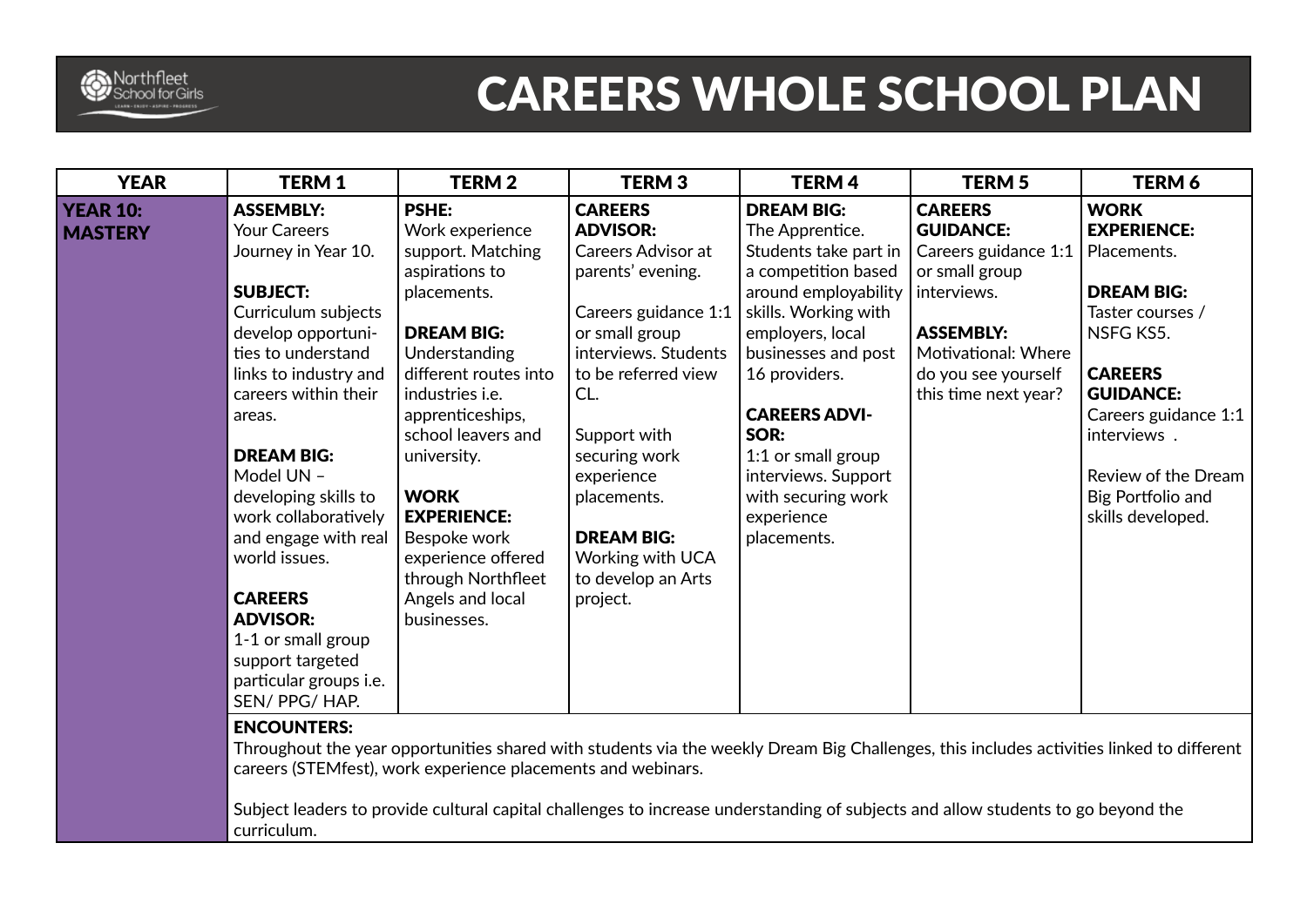

| <b>YEAR</b>     | <b>TERM1</b>          | <b>TERM 2</b>        | <b>TERM3</b>          | <b>TERM4</b>       | <b>TERM 5</b> | TERM 6 |
|-----------------|-----------------------|----------------------|-----------------------|--------------------|---------------|--------|
| <b>YEAR 11:</b> | <b>ASSEMBLY:</b>      | <b>PSHE:</b>         | <b>ASSEMBLY:</b>      | <b>DREAM BIG:</b>  |               |        |
| <b>MASTERY</b>  | <b>Your Careers</b>   | CV development/      | Post 16 applications. | Stress management  |               |        |
|                 | Journey in Year 11.   | personal statements  |                       | and work life      |               |        |
|                 |                       | / nest steps.        | <b>CAREERS</b>        | balance, NCS.      |               |        |
|                 | <b>CAREERS</b>        |                      | <b>ADVISOR:</b>       |                    |               |        |
|                 | <b>ADVISOR:</b>       | Local employers to   | Continued 1:1 or      | <b>CAREERS</b>     |               |        |
|                 | Careers advisor at    | support with mock    | small group           | <b>ADVISOR:</b>    |               |        |
|                 | parents' evening.     | interviews.          | interviews.           | Continued 1:1 or   |               |        |
|                 | Continued targeted    |                      | Continuation of       | small group i      |               |        |
|                 | 1:1 or small group    | <b>DREAM BIG:</b>    | package of support    | nterviews.         |               |        |
|                 | career guidance.      | Careers journeys -   | for NEETS.            | Package of support |               |        |
|                 |                       | what pathways are    |                       | for NEETS.         |               |        |
|                 | <b>DREAM BIG:</b>     | available?           | <b>DREAM BIG:</b>     |                    |               |        |
|                 | Introduction to the   |                      | Employability skills. |                    |               |        |
|                 | Sixth Form at NSFG.   | <b>CAREERS</b>       | Core study.           |                    |               |        |
|                 |                       | <b>ADVISOR:</b>      |                       |                    |               |        |
|                 | <b>SUBJECT:</b>       | Early identification |                       |                    |               |        |
|                 | Curriculum subjects   | and support with     |                       |                    |               |        |
|                 | develop opportuni-    | NEETS.               |                       |                    |               |        |
|                 | ties to understand    |                      |                       |                    |               |        |
|                 | links to industry and |                      |                       |                    |               |        |
|                 | careers within their  |                      |                       |                    |               |        |
|                 | areas.                |                      |                       |                    |               |        |

#### ENCOUNTERS:

Throughout the year opportunities shared with students via the weekly Dream Big Challenges, this includes activities linked to different careers (STEMfest), work experience placements and webinars. There is a particular focus on Next Steps.

Subject leaders to provide cultural capital challenges to increase understanding of subjects and allow students to go beyond the curriculum. Many of these will be linked to studying these subjects at the next level and encouraging the students to become independent learners and researchers.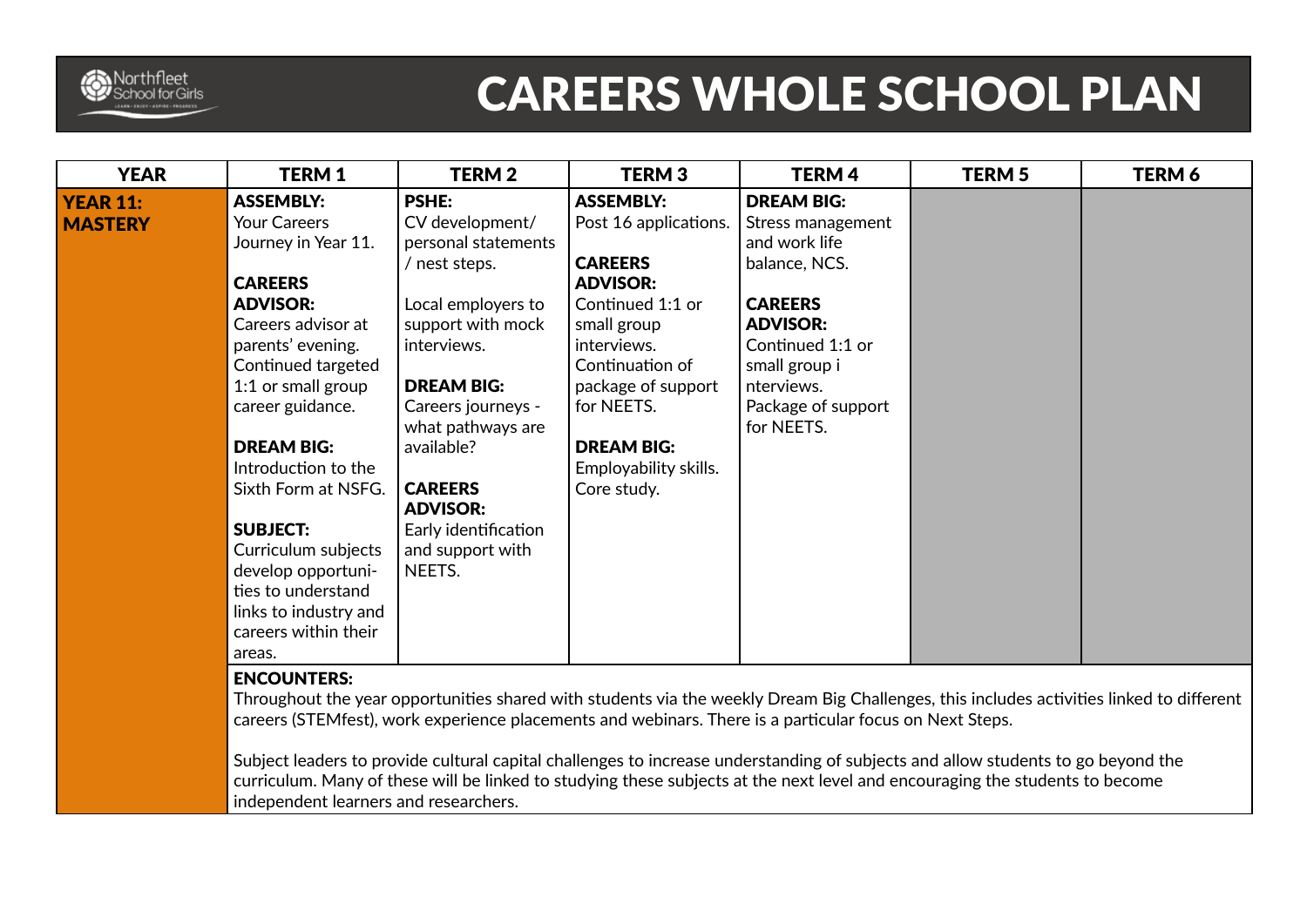

| <b>YEAR</b>    | <b>TERM1</b>           | <b>TERM2</b>         | <b>TERM3</b>         | <b>TERM4</b>         | <b>TERM 5</b> | TERM 6               |
|----------------|------------------------|----------------------|----------------------|----------------------|---------------|----------------------|
| <b>YEAR 12</b> | <b>NEXT STEPS:</b>     | <b>NEXT STEPS:</b>   | <b>NEXT STEPS:</b>   | <b>NEXT STEPS:</b>   |               | All year 12 students |
|                | Cover all routes after | NCS, Volunteering    | How to apply for     | How to apply for     |               | carry out one week   |
|                | sixth form - Then      | and WEX sessions     | university. Speakers | university.          |               | WEX.                 |
|                | speakers in each       |                      | from various         | Apprenticeship       |               |                      |
|                | week covering          | <b>CAREERS</b>       | employment settings  | applications.        |               | <b>NEXT STEPS:</b>   |
|                | following: University, | <b>ADVISOR:</b>      | (determined by       | Speakers from        |               | Focus on plans for   |
|                | Apprenticeships,       | 1-1 appointments if  | student voice).      | various employment   |               | Year 13 - begin to   |
|                | Higher                 | requested for career |                      | settings (determined |               | write personal       |
|                | Apprenticeships,       | guidance.            | <b>CAREERS</b>       | by student voice).   |               | statements, or apply |
|                | College/HE, Gap        |                      | <b>ADVISOR:</b>      |                      |               | for alternative      |
|                | year.                  | <b>DREAM BIG:</b>    | 1-1 appointments if  | <b>CAREERS</b>       |               | provision such as    |
|                |                        | Employability day:   | requested for career | <b>ADVISOR:</b>      |               | apprenticeship or    |
|                | <b>CAREERS</b>         | Mock interviews,     | guidance.            | 1-1 appointments if  |               | college.             |
|                | <b>ADVISOR:</b>        | CV Writing, How to   |                      | requested for career |               |                      |
|                | 1-1 appointments if    | research and apply   | <b>BRIEFING AND</b>  | guidance.            |               |                      |
|                | requested for career   | for jobs.            | <b>GOOGLE</b>        |                      |               |                      |
|                | guidance.              |                      | <b>CLASSROOM:</b>    | <b>BRIEFING AND</b>  |               |                      |
|                |                        | <b>BRIEFING AND</b>  | Students notified    | <b>GOOGLE</b>        |               |                      |
|                | <b>BRIEFING AND</b>    | <b>GOOGLE</b>        | of opportunities for | <b>CLASSROOM:</b>    |               |                      |
|                | <b>GOOGLE</b>          | <b>CLASSROOM:</b>    | WEX, volunteering,   | Students notified    |               |                      |
|                | <b>CLASSROOM:</b>      | Students notified    | University Open      | of opportunities for |               |                      |
|                | Students notified      | of opportunities for | Days, courses and    | WEX, volunteering,   |               |                      |
|                | of opportunities for   | WEX, volunteering,   | apprenticeship       | University Open      |               |                      |
|                | WEX, volunteering,     | University Open      | opportunities.       | Days, courses and    |               |                      |
|                | <b>University Open</b> | Days, courses and    | Volunteering/        | apprenticeship       |               |                      |
|                | Days, courses and      | apprenticeship       | mentoring within     | opportunities.       |               |                      |
|                | apprenticeship         | opportunities.       | school.              | Volunteering/        |               |                      |
|                | opportunities.         | Volunteering/        |                      | mentoring within     |               |                      |
|                |                        | mentoring within     |                      | school.              |               |                      |
|                |                        | school.              |                      |                      |               |                      |